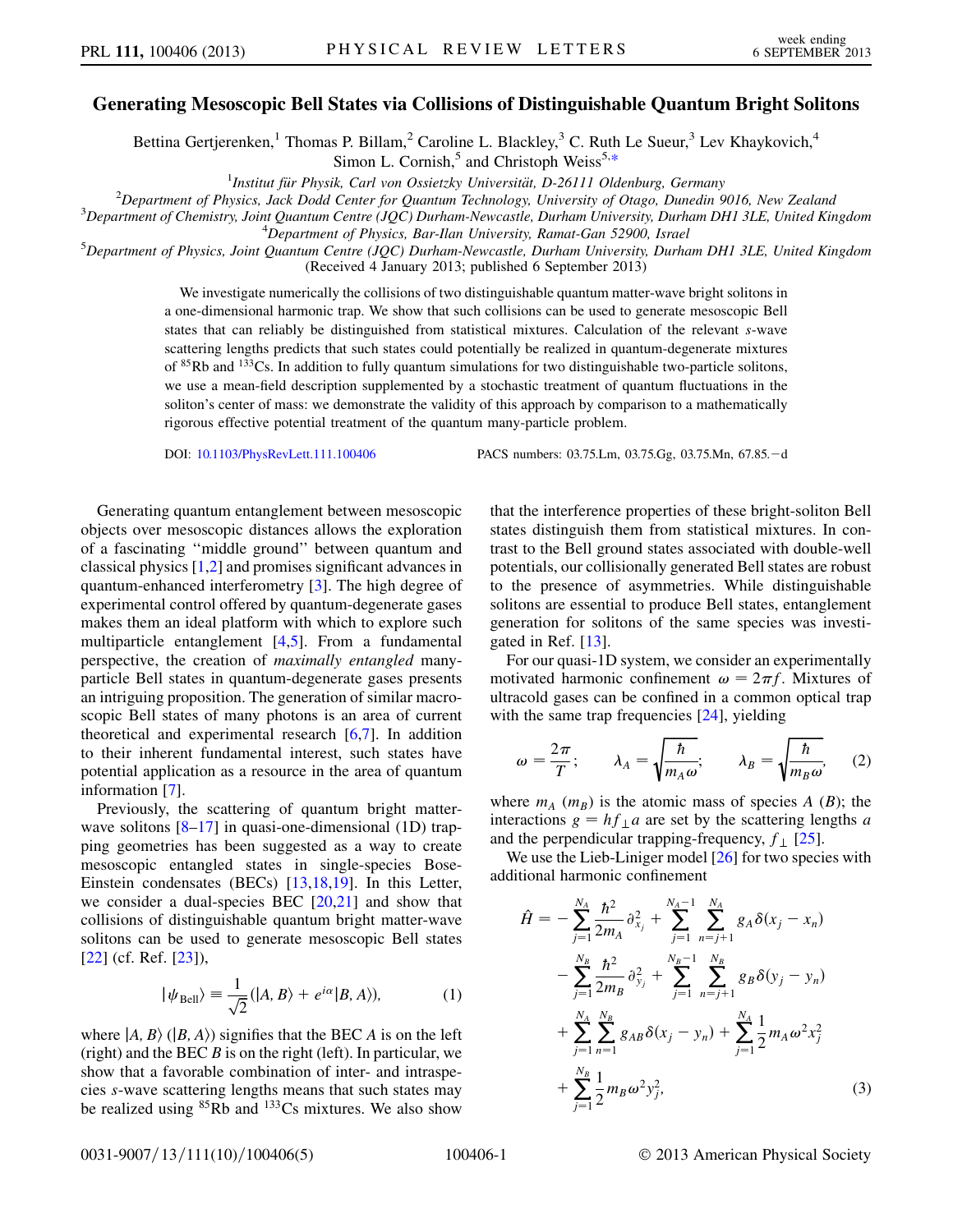where  $x_i$  (y<sub>i</sub>) and  $g_A < 0$  ( $g_B < 0$ ) are the atomic coordinates and intraspecies interactions of species  $A(B)$ , and  $g_{AB} \geq 0$  is the interspecies interaction.

We suggest to prepare the two solitons independently; for weak harmonic confinement a single soliton has the ground-state energy (cf. Ref. [\[27\]](#page-4-15))

$$
E_S(N_S) = -\frac{1}{24} \frac{m_S g_S^2}{\hbar^2} N_S(N_S^2 - 1); \qquad S \in \{A, B\}. \tag{4}
$$

Thus, our system has the total ground-state energy

$$
E_0 = E_A(N_A) + E_B(N_B). \tag{5}
$$

The total kinetic energy related to the center-of-mass momenta  $\hbar K_S$  ( $S \in \{A, B\}$ ) of the two solitons reads

$$
E_{\rm kin} = \frac{\hbar^2 K_A^2}{2N_A m_A} + \frac{\hbar^2 K_B^2}{2N_B m_B}.
$$
 (6)

We extend the low-energy regime investigated for single-species solitons in Refs. [[12](#page-4-16),[18](#page-4-6),[28](#page-4-17)] to two species

$$
E_{\rm kin} < \min\{\Delta_A, \Delta_B\}, \qquad \Delta_S = |E_S(N_S - 1) - E_S(N_S)|.
$$

<span id="page-1-2"></span>In this energy regime, each of the quantum matter-wave bright solitons is energetically forbidden to break up into two or more parts. Highly entangled states are characterized by a roughly 50:50 chance of finding the soliton  $A(B)$ on the left or the right, combined with a left-right correlation close to one indicating that whenever soliton A is on the one side, soliton  $B$  is on the other:

$$
\gamma(\delta) = \int_{\delta}^{\infty} dx_1 \dots \int_{\delta}^{\infty} dx_{N_A} \int_{-\infty}^{-\delta} dy_1 \dots \int_{-\infty}^{-\delta} dy_{N_B} |\Psi|^2
$$
  
+ 
$$
\int_{-\infty}^{-\delta} dx_1 \dots \int_{-\infty}^{-\delta} dx_{N_A} \int_{\delta}^{\infty} dy_1 \dots \int_{\delta}^{\infty} dy_{N_B} |\Psi|^2,
$$
(7)

where  $\Psi = \Psi(x_1, \ldots, x_{N_A}, y_1, \ldots, y_{N_B})$  is the many-<br>particle wave function (pormalized to 1) and  $\delta \ge 0$  The particle wave function (normalized to 1) and  $\delta \ge 0$ . The correlation  $\gamma(\delta)$  will serve as an indication of entangle-ment: Bell states ([1](#page-0-0)) are characterized by  $\gamma \approx 1$  combined with a 50:50 chance to find soliton A either on one side or on the other.

We begin by investigating entanglement-generating collisions of two distinguishable two-particle solitons (dimers). Discarding cases where the two solitons have distinct total masses  $N_A m_A$  and  $N_B m_B$  (small differences in the total masses would introduce small asymmetries without changing the physics) leads to  $m_A = m_B = m$ , which corresponds to having two hyperfine states of the same species. To describe the collisions of the two dimers, we discretize the Hamiltonian  $(3)$  $(3)$ , yielding the Bose-Hubbard Hamiltonian (cf. Ref. [[29](#page-4-18)])

<span id="page-1-1"></span>
$$
\hat{H}_{\text{BH}} = \sum_{\ell} \left\{ \frac{U_A}{2} \hat{a}_{\ell}^{\dagger} \hat{a}_{\ell}^{\dagger} \hat{a}_{\ell} \hat{a}_{\ell} + \frac{U_B}{2} \hat{b}_{\ell}^{\dagger} \hat{b}_{\ell}^{\dagger} \hat{b}_{\ell} \hat{b}_{\ell} \right. \\
\left. + U_{AB} \hat{a}_{\ell}^{\dagger} \hat{a}_{\ell} \hat{b}_{\ell}^{\dagger} \hat{b}_{\ell} - J(\hat{a}_{\ell}^{\dagger} \hat{a}_{\ell+1} + \hat{a}_{\ell+1}^{\dagger} \hat{a}_{\ell} + \hat{b}_{\ell}^{\dagger} \hat{b}_{\ell}) + \hat{b}_{\ell+1}^{\dagger} \hat{b}_{\ell} \right\}, \quad (8)
$$

where  $U_A$ ,  $U_B$ , and  $U_{AB}$  are the intraspecies and interspecies interactions, the hopping is given by  $J \sim \hbar^2/(2md^2)$ for grid spacing  $d \to 0$ , and  $C \equiv 0.5 m \omega^2 d^2$ .<br>Figure 1, shows two-dimensional projection

Figure [1](#page-1-0) shows two-dimensional projections of the dynamics of two distinguishable dimers. The two dimers were numerically prepared in the ground state of two spatially separated harmonic oscillators via imaginary time evolution [[30](#page-4-19)]. At time  $t = 0$ , they were transferred into the same harmonic oscillator potential (without overlap). Subsequently, the time evolution was calculated using the full Schrödinger equation corresponding to the Hamiltonian ([8](#page-1-1)). After the first collision, a measurement would reveal dimer A on the left and dimer B on the right or vice versa [the correlation ([7\)](#page-1-2) is  $\gamma(d/2) \approx 0.988$ ].

As the sizes of the dimers in panels Figs.  $1(a)$  and  $1(b)$ are not too large compared to the oscillator length, after the second collision both dimers are more likely to be on the side opposite to their initial condition than at the same side (cf. the single soliton case [\[28\]](#page-4-17)). This can be used to distinguish a pure quantum superposition from a statistical

<span id="page-1-0"></span>

<span id="page-1-3"></span>FIG. 1 (color online). Collisions of two distinguishable dimers in the Bose-Hubbard Hamiltonian ([8\)](#page-1-1). (a) Single-particle density  $\varrho(x)$  of dimer A in a two-dimensional projection as a function of space and time ( $\tau$  is the oscillation period without interspecies interaction,  $U_A = -3J$ ,  $U_B = -3J$ ,  $U_{AB} = J$ , and  $C = 0.002J$ . (b) Single-particle density of dimer B, with parameters as in panel (a). (c) The same dimer as in panel (a) but with the wave function numerically turned into a statistical mixture at  $t = \tau/2$ . (d) Center-of-mass density  $\varrho_{\text{CoM}}(X - Y)$  if the interspecies interaction is switched off at  $t = \tau/2$ , with all other parameters as in (a) and (b). The interference pattern near  $t = 0.7\tau$ , com-bined with a high correlation ([7](#page-1-2)) of  $\gamma(d/2) \approx 0.988$  near  $t = 0.5\tau$ , indicates that a Bell state has been created.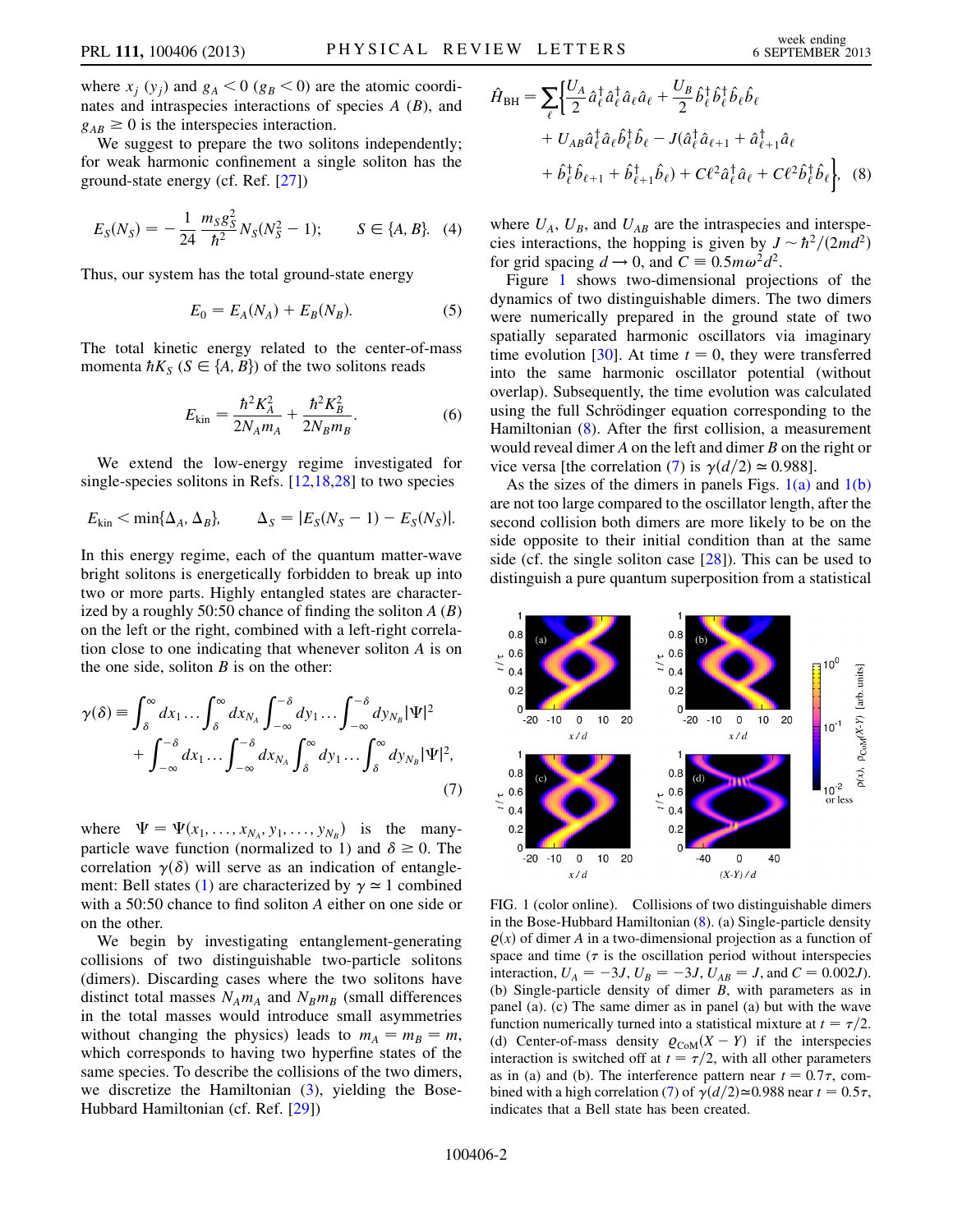mixture [Fig.  $1(c)$ ]. A more general approach extends the center-of-mass density  $[31]$  $[31]$  $[31]$  to two solitons  $[Fig, 1(d)]$  $[Fig, 1(d)]$ : after switching off the interspecies interaction when the Bell state has formed, one first measures the center of mass  $X$  and  $Y$  of solitons  $A$  and  $B$  and then plots the resulting density  $\varrho_{\text{CoM}}$  as a function of the difference  $X - Y$ . This works both for superpositions of plane waves  $\exp[iKX] \exp[-iKY] + \exp[-iKX] \exp[iKY]$  with

<span id="page-2-0"></span>
$$
Q_{\text{CoM}}(X - Y) \propto \{ \cos[K(X - Y)]\}^2 \tag{9}
$$

and when the two wave packets recombine [Fig. [1\(d\)\]](#page-1-3). Measuring a contrast close to one as in Eq. [\(9](#page-2-0)) is possible as the center of mass can be measured with higher accuracy than the soliton width (cf. Ref.  $[31]$ ). As shown in Ref.  $[31]$ for the single-species case, CoM interferences do, in general, not correspond to interferences in single-particle densities that have been investigated, e.g., for distinguishable BECs in Ref. [[32](#page-4-21)].

To show that attractive intraspecies interactions and repulsive, tunable interspecies interactions are experimentally feasible, we calculate the s-wave scattering lengths for  ${}^{85}Rb^{133}Cs$ . The results displayed in Fig. [2](#page-2-1) shows a candidate interspecies Feshbach resonance at 6.76 G suitable for our requirements [\[33\]](#page-4-22). For lower magnetic fields, the magnetic field can be stabilized to up to 100  $\mu$ G [\[34\]](#page-4-23); shielding allows stabilization to 1 mG below 10 G. Although the masses of the atoms  $A$  and  $B$  now differ, we can still have two solitons of roughly the same total masses  $N_A m_A$  and  $N_B m_B$  as in Fig. [1.](#page-1-0)

Behavior for larger particle numbers can be described by the Gross-Pitaevskii equation (GPE) (cf. [\[35–](#page-4-24)[38\]](#page-4-25))

<span id="page-2-1"></span>

FIG. 2 (color online). The s-wave scattering lengths for the ground state of  ${}^{85}Rb^{133}Cs$ ,  ${}^{85}Rb$ , and  ${}^{133}Cs$  respectively. (a) Scattering lengths are calculated using a coupled-channels method [[21](#page-4-9)] with a fully decoupled basis set at a collision energy of 1 pK. The calculations are performed using the MOLSCAT program [[45](#page-4-33)] adapted to handle collisions in external fields [\[46\]](#page-4-34). The RbCs potential is from Ref. [[21](#page-4-9)], the Rb potential is from Ref. [\[47](#page-4-35)], and the Cs potential is from Ref. [\[48\]](#page-4-36). Resonances for  ${}^{85}Rb^{133}Cs$  ${}^{85}Rb^{133}Cs$  ${}^{85}Rb^{133}Cs$  are at 3.10, 4.27, and 6.76 G [33]. (b) Zoom view of (a).

$$
i\hbar \partial_t \varphi_A(x, t) = \left[ -\frac{\hbar^2}{2m_A} \partial_x^2 + \frac{g_A}{2} |\varphi_A(x, t)|^2 \right] \varphi_A(x, t)
$$
  
+ 
$$
\left[ \frac{1}{2} m_A \omega^2 x^2 + \frac{g_{AB}}{2} |\varphi_B(x, t)|^2 \right] \varphi_A(x, t),
$$
  

$$
i\hbar \partial_t \varphi_B(x, t) = \left[ -\frac{\hbar^2}{2m_B} \partial_x^2 + \frac{g_B}{2} |\varphi_B(x, t)|^2 \right] \varphi_B(x, t)
$$
  
+ 
$$
\left[ \frac{1}{2} m_B \omega^2 x^2 + \frac{g_{AB}}{2} |\varphi_A(x, t)|^2 \right] \varphi_B(x, t),
$$

where the single-particle density  $|\varphi_{S}(x, t)|^2$  is normalized to  $N_s$   $(S \in \{A, B\})$ .

When hitting a barrier, the generic behavior of a meanfield bright soliton is to break into two parts; the fraction of the atoms transmitted decreases for increasing potential strength (cf. Refs.  $[15,17]$  $[15,17]$ ). An analogous behavior also occurs when two mean-field bright solitons hit each other as shown in the Supplemental Material [[39](#page-4-27)].

Low kinetic energies generate very different GPE dynamics. For the case of a single-species soliton incident upon a potential barrier, one observes a sharp stepwise jump in the GPE reflection coefficient as a function of barrier height [\[16](#page-4-28)[,28,](#page-4-17)[40\]](#page-4-29). In this case we previously [\[28\]](#page-4-17) showed that this jump occurs in regimes where, on the N-particle quantum level, the low kinetic energies prevent the soliton from breaking into two (or more) smaller solitons and thus provides a useful GPE-level indicator for the formation of N-particle quantum superpositions.

Conjecturing that sharp stepwise jumps in the GPE reflection coefficient for distinguishable soliton collisions may indicate Bell states, we investigate parameters yielding such jumps (cf. Supplemental Material [[39](#page-4-27)]). To confirm that these jumps indicate Bell state formation, we use the truncated-Wigner approximation (TWA), which describes quantum systems by averaging over realizations of an appropriate classical field equation (in this case, the GPE) with initial noise appropriate to either finite [\[41\]](#page-4-30) or zero temperatures [\[15\]](#page-4-26). Whereas the GPE assumes that both position and momentum are well defined, this is not true for a single quantum particle of finite mass for which, in general, both position and momentum involve quantum noise satisfying the uncertainty relation. Our TWA calculations for the soliton center-of-mass wave function use Gaussian probability distributions for both (satisfying minimal uncertainty).

To demonstrate that the center-of-mass TWA is indeed a valid approach to describe the short-time behavior of mesoscopic quantum superpositions, Fig. [3](#page-3-5) starts with the case where a light soliton hits a heavy, nonmoving soliton. In Fig.  $3(a)$ , the rigorously proved [\[42](#page-4-31)] effective potential approach [[12](#page-4-16),[18](#page-4-6),[43](#page-4-32)] demonstrates the emergence of a Schrödinger-cat state when the GPE predicts the stepwise behavior of the reflection coefficient explained in Refs. [\[16,](#page-4-28)[28,](#page-4-17)[40](#page-4-29)] [Fig. [3\(c\)](#page-3-6)].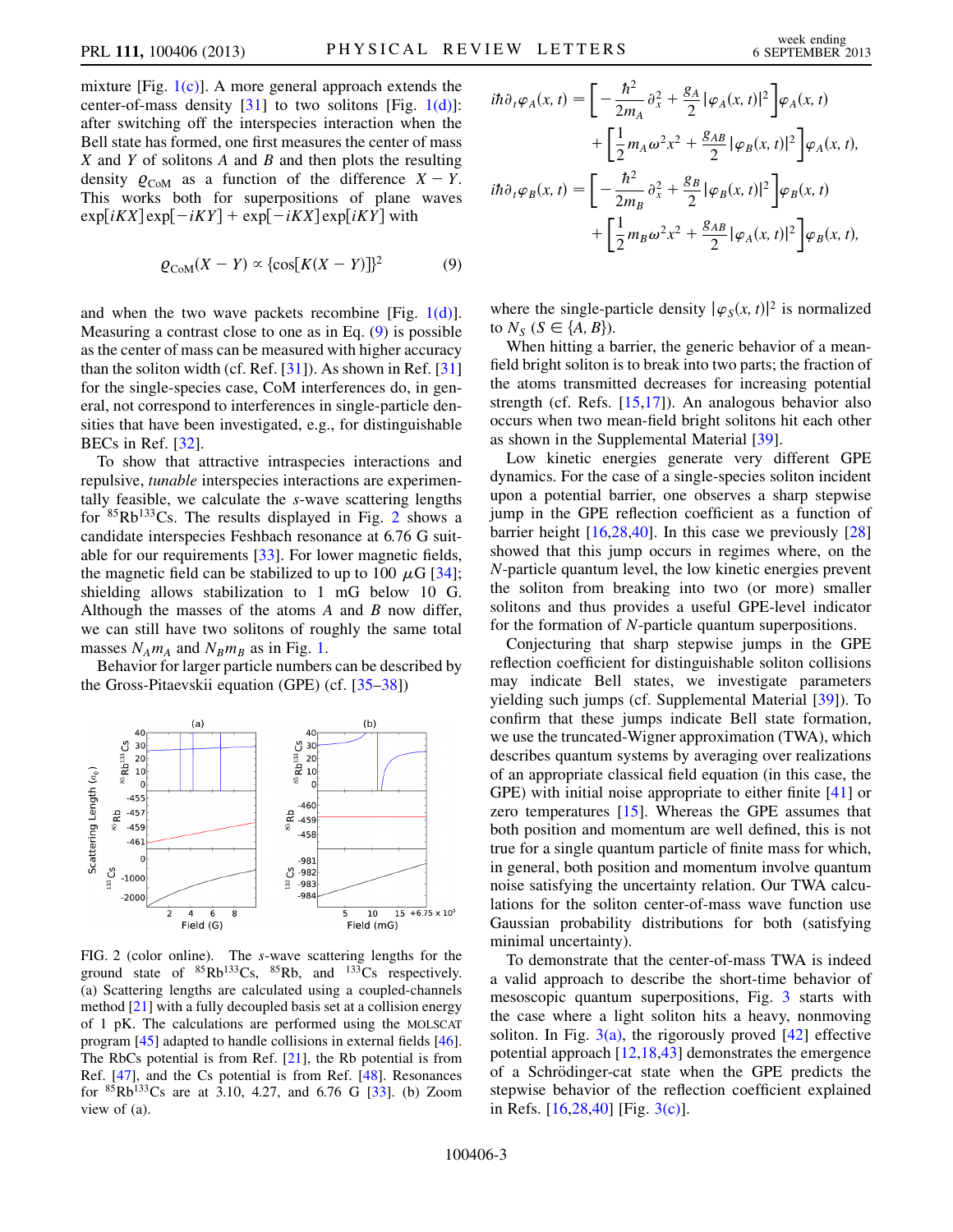<span id="page-3-5"></span>

<span id="page-3-6"></span>FIG. 3 (color online). (a) Single-particle density for an N-particle quantum bright soliton hitting a narrow, heavy nonmoving soliton, computed using the effective potential approach [\[43\]](#page-4-32). (b) As in (a) but using the TWA for the center of mass. The parameters are in the low-kinetic-energy regime such that the GPE predicts a sharp stepwise [[28](#page-4-17)] behavior of reflection coefficient as a function of the initial displacement shown in panel (c);  $U_0 \approx 12\hbar\omega$  (cf. Ref. [[43](#page-4-32)]).

In Fig. [3\(b\)](#page-3-6), we use the TWA to average over the analytic approximation for the classical-particle-like behavior of the GPE soliton [[44](#page-4-37)]. This leads to a good qualitative agreement with the N-particle predictions in Fig.  $3(a)$  up to the time where both parts of the wave function recombine and quantum interference becomes important.

On the N-particle level, the low kinetic energies are important for the soliton not to be able to break into two (or more) smaller solitons. Whereas GPE solitons can, during a collision, lose a small fraction of particles, for low kinetic energies this effect becomes negligible [\[24\]](#page-4-12). Thus, the sharp stepwise behavior shown in Fig.  $3(c)$  leads to a behavior very close to the true N-particle quantum case.

In order to observe Bell states, we investigate two distinguishable bright solitons of similar mass at low kinetic energy  $(E_{kin}/|E_0|=0.182)$ . Applying the TWA for the center-of-mass wave functions of both solitons leads to the single-particle densities displayed in Figs.  $4(a)$  and  $4(b)$ . The low kinetic energies indicate that the feature shown in those single-particle densities near  $t \approx 0.6T$  should indeed be a Bell state. The value of the correlation function close to 1 [Fig.  $4(c)$ ] shows that we indeed have found a Bell state. Whereas the TWA is no longer valid as soon as both parts of the wave function overlap, a full quantum mechanical calculation would also lead to a decrease of the correlation in Fig. [4\(c\)](#page-3-7) on this time scale.

To conclude, on the basis of predictions made on the level of many-particle quantum calculations (using the Lieb-Liniger model), we demonstrated numerically that mesoscopic Bell states can be generated by colliding two distinguishable quantum matter-wave bright solitons.

<span id="page-3-7"></span>FIG. 4 (color online). TWA for the center of mass in the lowkinetic-energy regime applied to the two-species GPE. The single-particle density for the <sup>133</sup>Cs soliton is displayed in panel (a) and for  ${}^{85}Rb$  in panel (b). (c) This leads to a correlation [\(7\)](#page-1-2) close to 1, thus indicating a Bell state. Parameters:  $a_{Cs}$  =  $-982.5a_0$ ,  $a_{Rb} = -459.2a_0$ ,  $f = 1$  Hz,  $f_{\perp} = 70$  Hz,  $N_{Cs} \approx$ 12,  $N_{\text{Rb}} \approx 19$  (corresponding to  $N_{\text{Rb}} m_{\text{Rb}} \approx N_{\text{Cs}} m_{\text{Cs}}$ , thus avoiding center-of-mass movement),  $a_{RbCs} = 63.6a_0$ , and the initial displacement from trap center is  $-8.7 \mu m$  for <sup>133</sup>Cs and +8.7  $\mu$ m for <sup>85</sup>Rb.

In experiment, the formation of these states could be confirmed by switching off the interspecies interaction once the Bell state has formed and then measuring the interference fringes in the combined center-of-mass density [\(9\)](#page-2-0) (see Fig. [1](#page-1-0)), revealing the presence of quantum superposition. Finally, we have shown that matter-wave bright solitons in <sup>85</sup>Rb-<sup>133</sup>Cs mixtures are a promising candidate system for the experimental realization of mesoscopic Bell states, presenting an intriguing target for future experimental investigations.

We thank C. S. Adams, S. A. Gardiner, J. L. Helm, J. M. Hutson, and M. P. Köppinger for discussions. We thank the Studienstiftung des deutschen Volkes (B. G.), the Heinz Neumüller Stiftung (B. G.), the Marsden Fund of New Zealand (Contract No. UOO162) and the Royal Society of New Zealand (Contract No. UOO004) (T. P. B.), the Faculty of Science at Durham University (C. L. B.), the EOARD (Grant No. FA8655-10-1-3033) (C. R. L. S.), and the UK EPSRC (Grant No. EP/G05 6781/1) (C. W.) for funding.

<span id="page-3-0"></span>[\\*C](#page-0-2)hristoph.Weiss@durham.ac.uk

- <span id="page-3-2"></span><span id="page-3-1"></span>[1] L. Hackermuller, K. Hornberger, B. Brezger, A. Zeilinger, and M. Arndt, [Nature \(London\)](http://dx.doi.org/10.1038/nature02276) 427, 711 (2004).
- <span id="page-3-3"></span>[2] W. H. Zurek, [Rev. Mod. Phys.](http://dx.doi.org/10.1103/RevModPhys.75.715) **75**, 715 (2003).
- <span id="page-3-4"></span>[3] V. Giovannetti, S. Lloyd, and L. Maccone, [Science](http://dx.doi.org/10.1126/science.1104149) 306, [1330 \(2004\)](http://dx.doi.org/10.1126/science.1104149).
- [4] J. Estéve, C. Gross, A. Weller, S. Giovanazzi, and M.K. Oberthaler, [Nature \(London\)](http://dx.doi.org/10.1038/nature07332) 455, 1216 (2008).